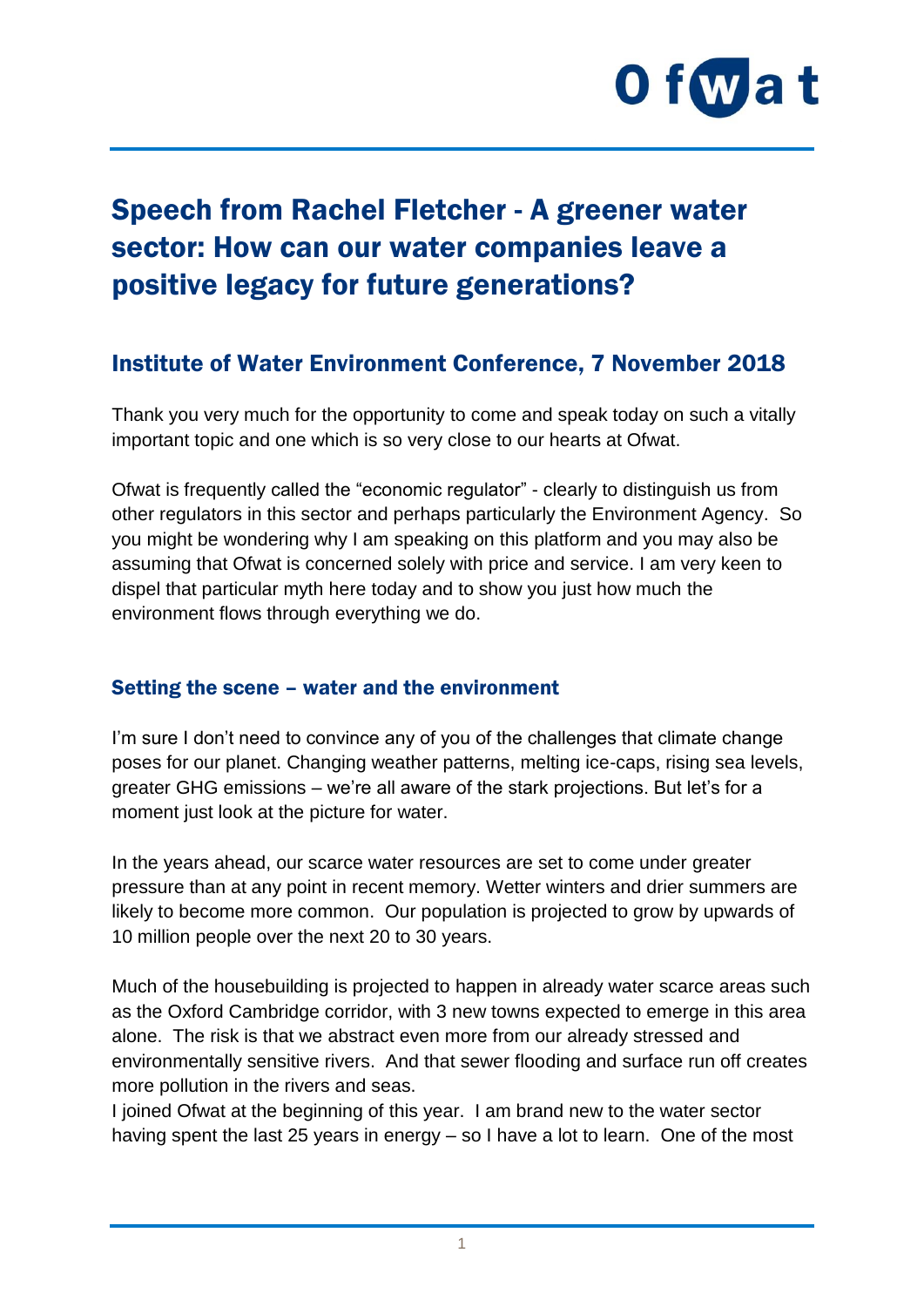fascinating aspects of my new role has involved visiting the rivers that the sector depends on for water and as a repository for treated effluent.

This has opened my eyes. I now know abstraction is slowing down the flow from some of our beautiful and ecologically special chalk streams, causing them to silt up and in some cases dry up altogether. I know that there is evidence of pollution damaging the fragile ecological balance and killing off plant and fish life in some rivers. And I know there is a risk that climate change, population growth and ageing infrastructure threatens to make this situation worse.

It is vital we avoid this risk, turn the situation around and get focused on improving the environment. I'd go as far as to say that the strain on the environment is creating a burning platform for the water sector which deserves all of our urgent attention.

It is perfectly appropriate that I use my position as the CEO of Ofwat to make this statement. Our role in its broadest sense is to protect consumer interests. And consumers need sustainable water resources to provide them with reliable drinking water supply for the long term. But it goes beyond this.

The more polluted our water supplies, the more expensive it will be to treat them to drinking quality levels. The lower the flow in water, the harder it will be to dispose of treated waste water safely back to the environment.

But also – each water consumer is a citizen – perhaps a parent that enjoys taking their kids to the local stream to catch tadpoles. Or a walker who treasures the time out a stroll by a river can provide. Customer interests span beyond the service they get or the price they pay for water. They care about the so called amenity value water can bring and about preserving and enhancing this for future generations.

So in Ofwat we are passionate about doing our part to make sure that water companies are responsible stewards of the environment. This is not an add-on, but is integral to our duties to protect customers' interests in their widest sense.

Before I move on to talk about what needs to be done to ensure water companies leave a positive environmental legacy, let me say a little bit more about out how I see the challenge for the water sector.

We (by which I mean the companies and the regulators) face what I think of as the water sector "trilemma". This is the challenge to provide resilient, safe and reliable water supplies for future generations, in a way that keeps water affordable and which leaves our environment in a better condition than we found it.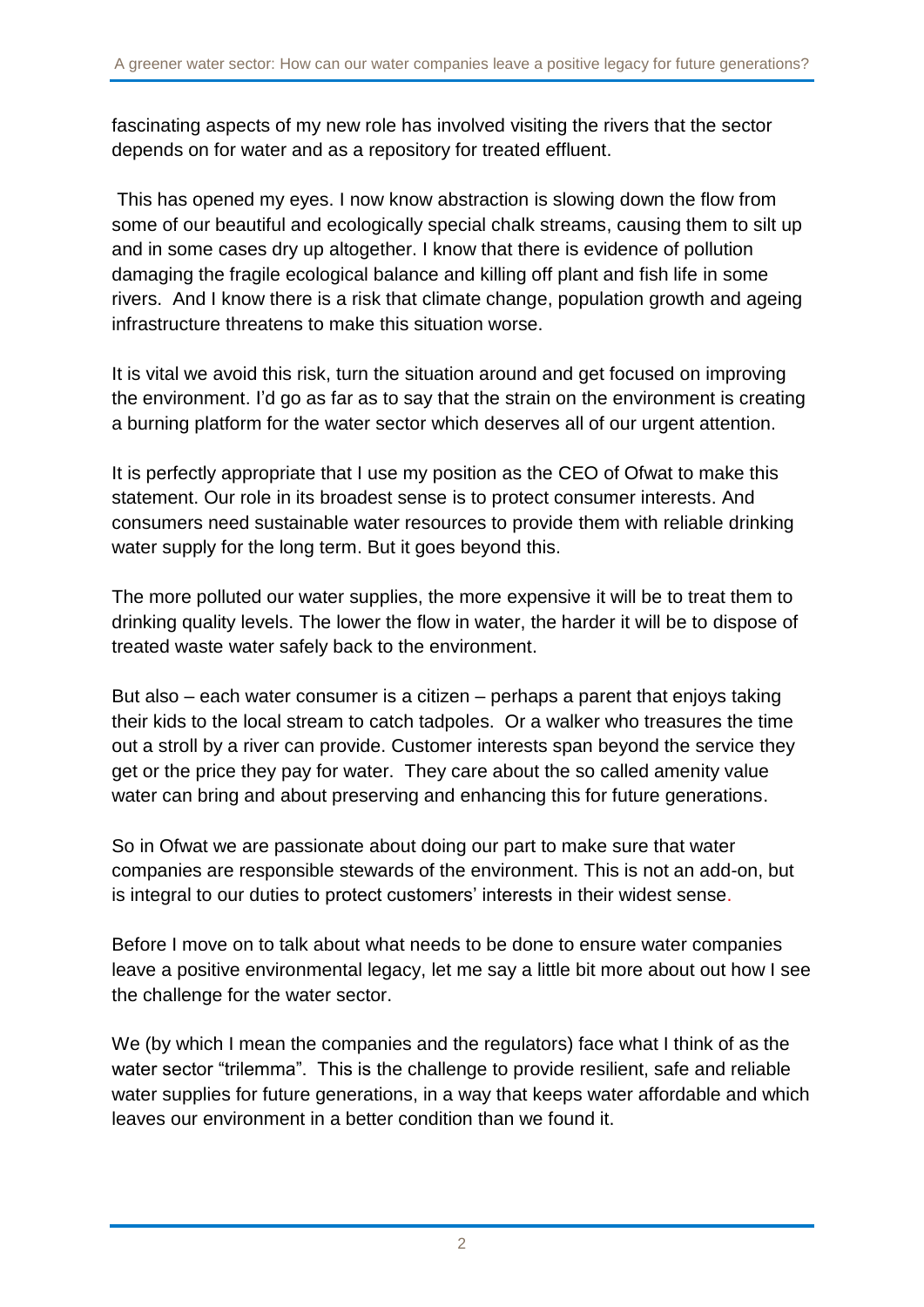This is a daunting task, but I don't think we can say that the water sector has left a positive legacy if it doesn't achieve all 3 limbs of this challenge.

The good news – which I will talk about now – is that there is a range of things we can do to protect the environment while keeping bills affordable and improving the resilience of our long term water supplies. The other good news is that we have already started using these "win, win, win" approaches. But we need to do more and do it faster.

Let's now turn to talk about the four things that can allow us to address the trilemma:

- Regulations
- **•** Innovation
- Relationships with customers
- Long term view

### Standards, incentives and penalties

The first plank is to ensure that water companies are held to account through standards, penalties and rewards for improving the environment. And this is an area where Ofwat, as well as the EA, has an important role to play.

Over recent years we've given serious thought to how we can use our tools – and our leadership position - to drive environmental improvements. The regulatory settlement currently includes incentives relating to leakage, pollution incidents, and treatment work compliance and makes customers' money available to clean up bathing water and rivers and meet European environmental standards (in an efficient way, of course).

With PR19, the suite of environmental incentives and performance commitments will be even greater, and include commitments on per capita consumption for example and tighter standards overall.

Much publicity has been given to our challenge to companies to reduce leakage by 15% over the period to 2025 – which could save around 170 billion litres of water a year – meeting the yearly needs of around 3.1 million people.

I'm pleased to say all companies have agreed to this challenge, with the industry now also jointly committed to at least halving leakage by 2050.

But what might be less well known is that the PR19 business plans contain over 350 catchment management schemes – a 66% increase from current levels. And the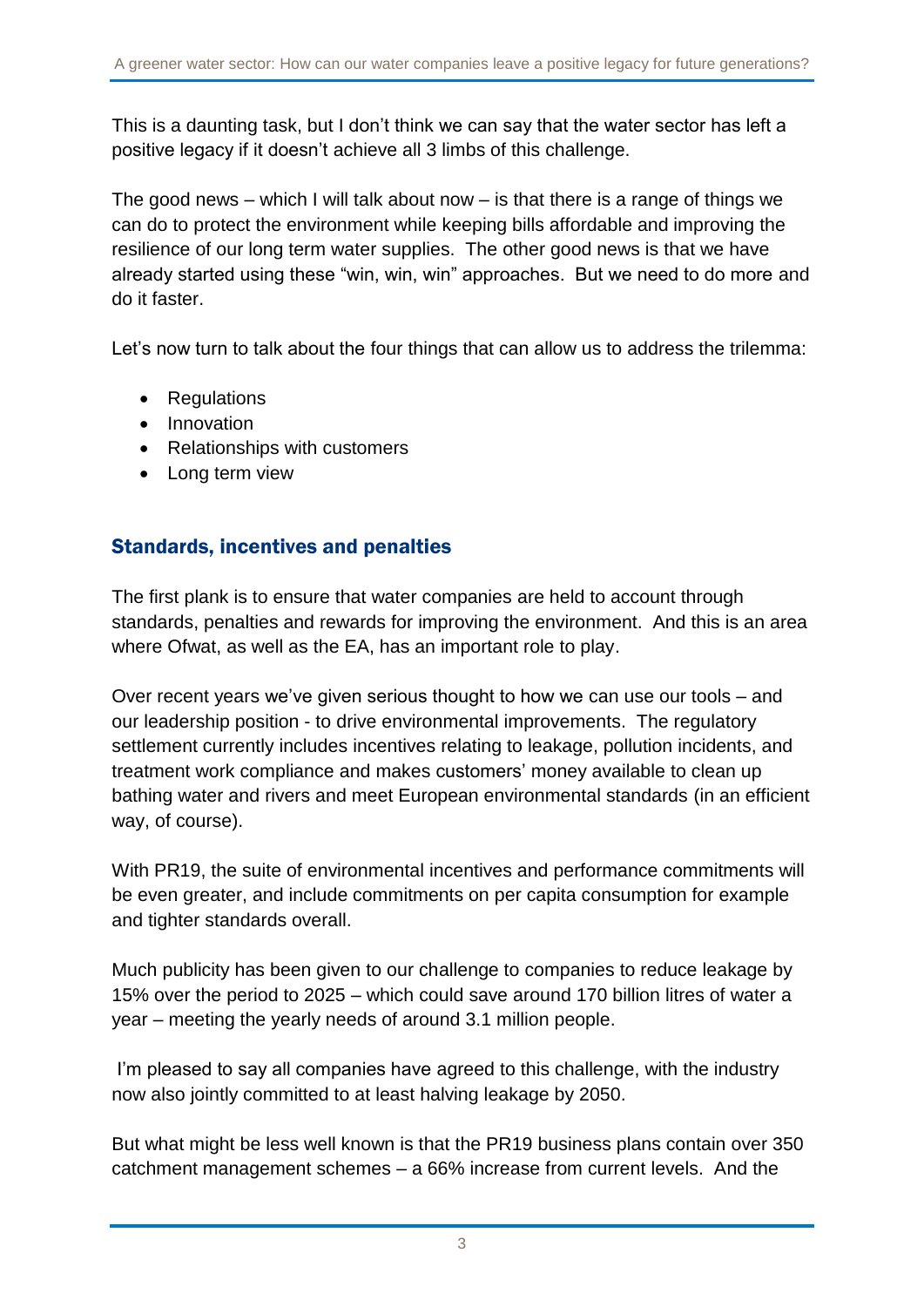expectation that 8000km of rivers will be improved over the 5 year period. And a commitment to reduce serious pollutions by 90%.

We've also seen commitments to reduce per capita consumption, with some companies setting targets of as low as 119 and 120 litres per person per day compared to the current average of 141 litres per day.

There is a price tag here – companies propose to spend more than £5bn to make the improvements needed to meet European standards alone. But we have the tools in Ofwat to challenge the companies on efficiency – including efficient financing costs. Even before we have carried out our own benchmarking, we expect on average the cost of water to fall in real terms over the PR19 period. A great example of more for less for customers and the environment.

So our direct regulation of the industry is important. But it will not be enough if all the water companies do is respond to regulations. As I know you've discussed as an institute already – the companies need to go beyond regulation and own the environment challenges.

#### Innovation is key to a greener water sector – and is a key part of the "win win win" strategy we need to address the environmental challenges in an affordable way.

Business as usual simply won't cut it anymore; water companies must embrace the opportunities presented by new technology, new ways of operating, big data and AI and innovative commercial arrangements. At present, these are still largely untapped.

We all recognise for example, that there is no way the leakage ambition will be achieved without a change in approach to maintaining and managing the networks. There are huge opportunities to use remote monitoring and diagnostics to "manage out" the pressures on the system that cause leaks or sewer flooding. But these types of approaches are still the exception rather than the rule.

More progress is being made, as I mentioned, in using innovative catchment management – or nature based approaches. I've found it fascinating to see water companies work with farmers to reduce methaldehide and nitrate run off into the water source. Reed beds are being used to reduce the risk of effluent damage in sensitive rivers. Sustainable drainage systems are being used to reduce the environmental damage associated with heavy rainfall. These provide wins for the environment, are often lower cost and provide enhanced amenities for local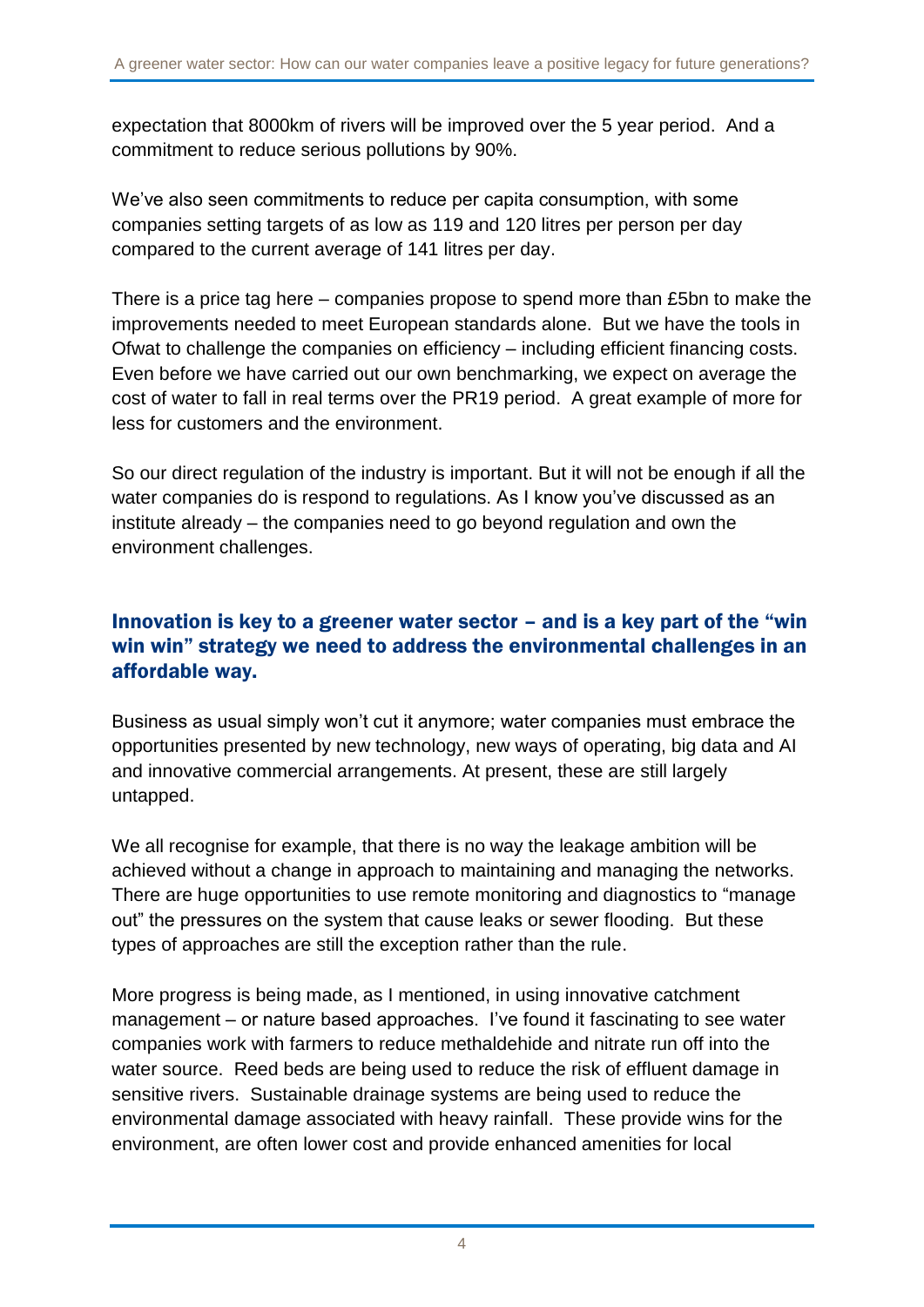communities. We need to continue to see this "system wide" thinking applied as a matter of course.

Ofwat can and does play an important role in encouraging innovation. We've introduced a totex approach and a set of outcome incentives which allow plenty of room for innovation. We offer rewards to companies that bring genuine innovation into their business plans. And we want to think further about our tools in this regard as we move beyond PR19.

We have also introduced a range of markets that should bring forward environmentally friendly innovation. Take the example of bioresources - what once may have been regarded as waste. This can be transformed by anaerobic digestion into useful products like biogas and fertiliser.

In April 2017, we opened up the business retail market in England enabling business customers to "shop around" for new deals, including support in using water more efficiently. We're already seen some retailers help business customers better manage their water usage, as well as reduced water bills.

This new market, combined with the NAV market, has the potential to drive new approaches such as the use of "grey water" or recycled water for commercial purposes.

So Ofwat can encourage innovation. But effective markets require the regional water companies to come to the party – to work with new players and participate in trading. It requires them to see these markets as an opportunity to make a positive difference for customers and the environment, not an irritation or a commercial threat.

#### Relationships with customers are the 3rd of the 4 planks to protect the environment

We often forget that customers sit at the centre of the water system and are an active part of it.

We know, for example that Britain has one of the highest per capita consumptions in Europe - we use 141 litres per day compared to 121 litres in Germany.

Unlike other countries in the world we make very little use of water recycling for tasks like watering gardens and washing cars. There is significant potential to be tapped here and the technology is available to do so. Again, there is a win win opportunity to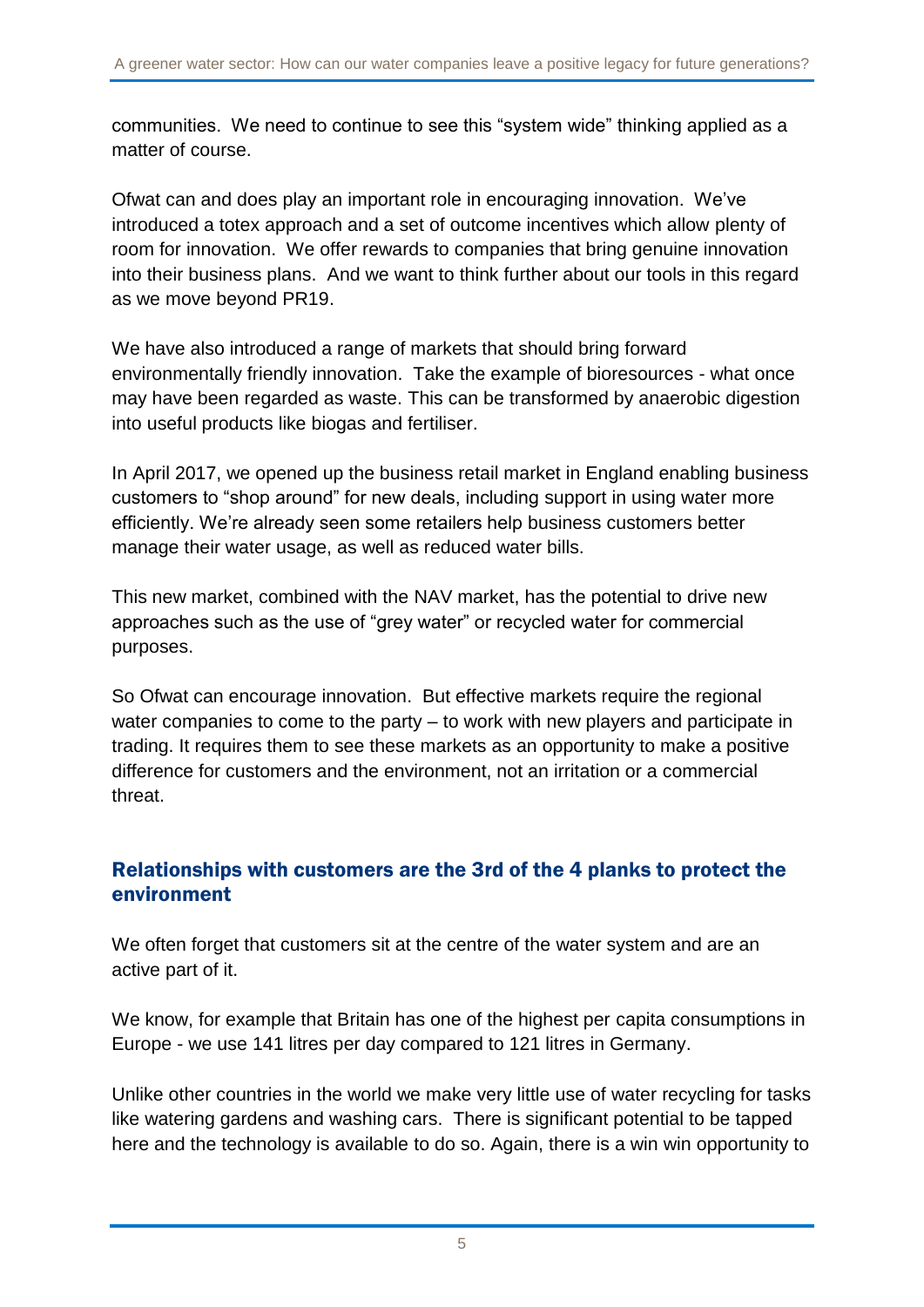cut bills by reducing use of treated water and in turn to reduce the pressure abstraction puts on our environment.

How we use water is part of the answer to the environmental challenge. And while there is a role for personal responsibility, and for policy improvements – for example on building standards and white goods labelling - water companies have an important role to play.

If this summer taught us anything, it was that it is hard to get people to use water wisely if they are not confident that water companies are doing their bit, in this case on leakage.

Equally, if people do not believe that their water company has their interests at heart – for example if they think all they care about is profit – then it will be so much harder to engage customers as willing partners in the quest to protect the environment. So building that relationship and building further trust is important – not just for the reputation of the sector, but if we are to engage customers in being part of the solution to our environmental challenges.

I do think there are positive signs here – in developing their business plans, companies engaged with over 1.5 million customers, representing a step change in contact and a platform which companies can use to build an ongoing relationship. But there is still a way to go.

#### Finally, to leave a legacy for the environment, water companies and the regulators need to be better at planning for the long term

The National Infrastructure Commission's report – Preparing for a Drier Future – flagged the economic cost to the country if we have sustained periods of drought. It estimated this at £40bn a year by 2030 unless we make further investment in water resources and reduce demand. This finding caught the headlines. But just as important was the NIC's recommendation that the whole approach to water resource planning needs to change.

At present planning to meet customers' water demands is done by each company separately, with only 4% of water needs met by inter-company trades. By working together the industry has a huge opportunity to develop lower cost options for meeting our long term water resource needs.

Importantly, this also affords an opportunity to take a long hard look at the level of abstraction which different water sources can sustain and to use this joined up long term planning exercise to reduce the stress we put on the environment in serving our water needs.